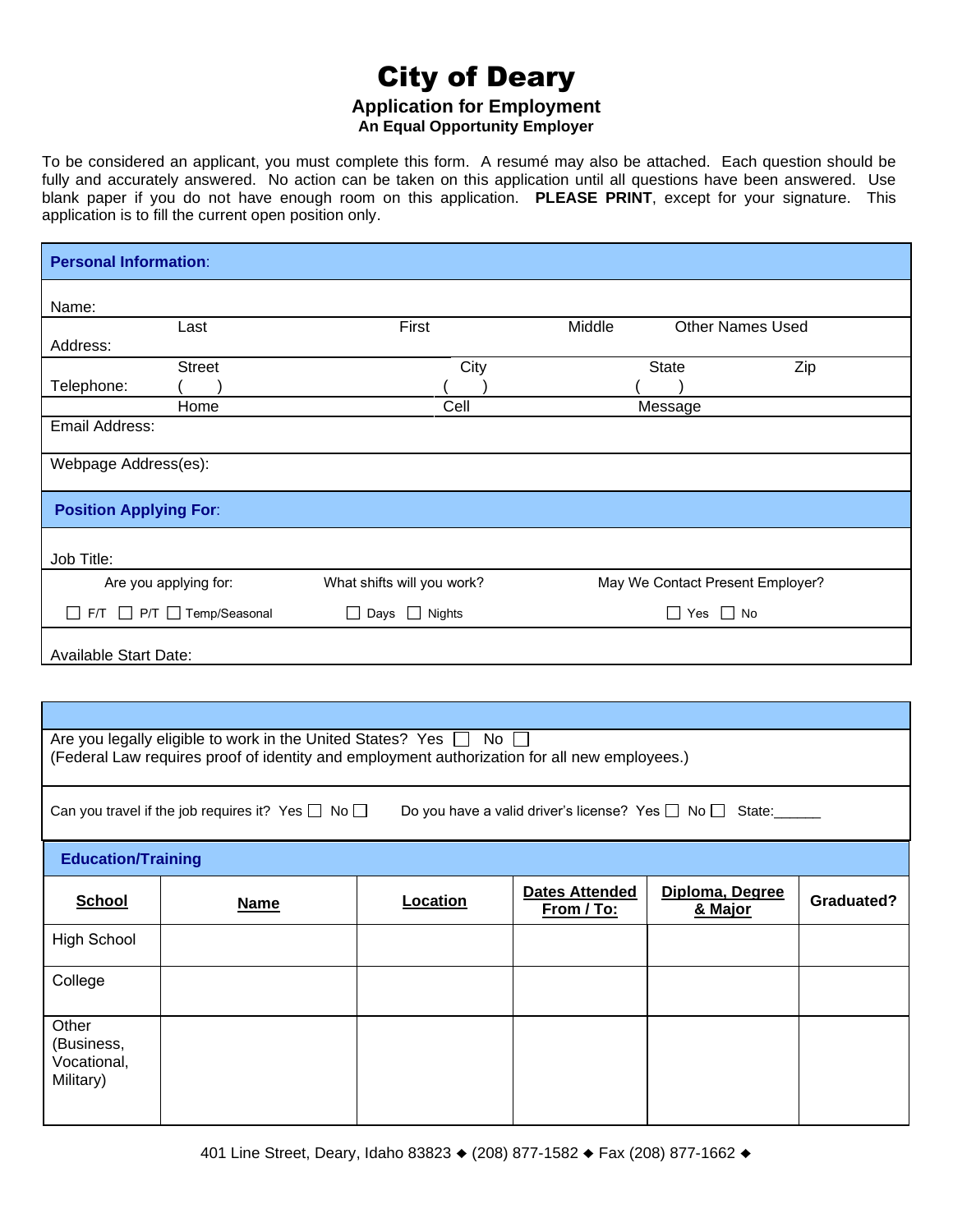| Employment History (Please Start With the Most Recent, Ending With Age 18, Excluding Part-Time Positions Held<br>While Obtaining Higher Education-Use Additional Paper as Necessary.): |               |  |     |                         |      |       |                    |     |
|----------------------------------------------------------------------------------------------------------------------------------------------------------------------------------------|---------------|--|-----|-------------------------|------|-------|--------------------|-----|
| Employer:                                                                                                                                                                              |               |  |     |                         |      |       |                    |     |
| Address:                                                                                                                                                                               |               |  |     |                         |      |       |                    |     |
|                                                                                                                                                                                        | Street        |  |     |                         | City | State |                    | Zip |
| Telephone:                                                                                                                                                                             |               |  |     | Supervisor Name:        |      |       |                    |     |
| Dates From:                                                                                                                                                                            |               |  | To: |                         |      |       | Final Rate of Pay: |     |
| Position Held:                                                                                                                                                                         |               |  |     |                         |      |       |                    |     |
| <b>Primary Duties:</b>                                                                                                                                                                 |               |  |     |                         |      |       |                    |     |
| Reason for Leaving:                                                                                                                                                                    |               |  |     |                         |      |       |                    |     |
| <b>Next Employer:</b>                                                                                                                                                                  |               |  |     |                         |      |       |                    |     |
| Employer:                                                                                                                                                                              |               |  |     |                         |      |       |                    |     |
| Address:                                                                                                                                                                               |               |  |     |                         |      |       |                    |     |
|                                                                                                                                                                                        | <b>Street</b> |  |     |                         | City | State |                    | Zip |
| Telephone:                                                                                                                                                                             |               |  |     | Supervisor Name:        |      |       |                    |     |
| Dates From:                                                                                                                                                                            |               |  | To: |                         |      |       | Final Rate of Pay: |     |
| Position Held:                                                                                                                                                                         |               |  |     |                         |      |       |                    |     |
| <b>Primary Duties:</b>                                                                                                                                                                 |               |  |     |                         |      |       |                    |     |
| Reason for Leaving:                                                                                                                                                                    |               |  |     |                         |      |       |                    |     |
| <b>Next Employer:</b>                                                                                                                                                                  |               |  |     |                         |      |       |                    |     |
| Employer:                                                                                                                                                                              |               |  |     |                         |      |       |                    |     |
| Address:                                                                                                                                                                               |               |  |     |                         |      |       |                    |     |
|                                                                                                                                                                                        | <b>Street</b> |  |     |                         | City | State |                    | Zip |
| Telephone:                                                                                                                                                                             |               |  |     | <b>Supervisor Name:</b> |      |       |                    |     |
| Dates From:                                                                                                                                                                            |               |  | To: |                         |      |       | Final Rate of Pay: |     |
| Position Held:                                                                                                                                                                         |               |  |     |                         |      |       |                    |     |
| <b>Primary Duties:</b>                                                                                                                                                                 |               |  |     |                         |      |       |                    |     |
| Reason for Leaving:                                                                                                                                                                    |               |  |     |                         |      |       |                    |     |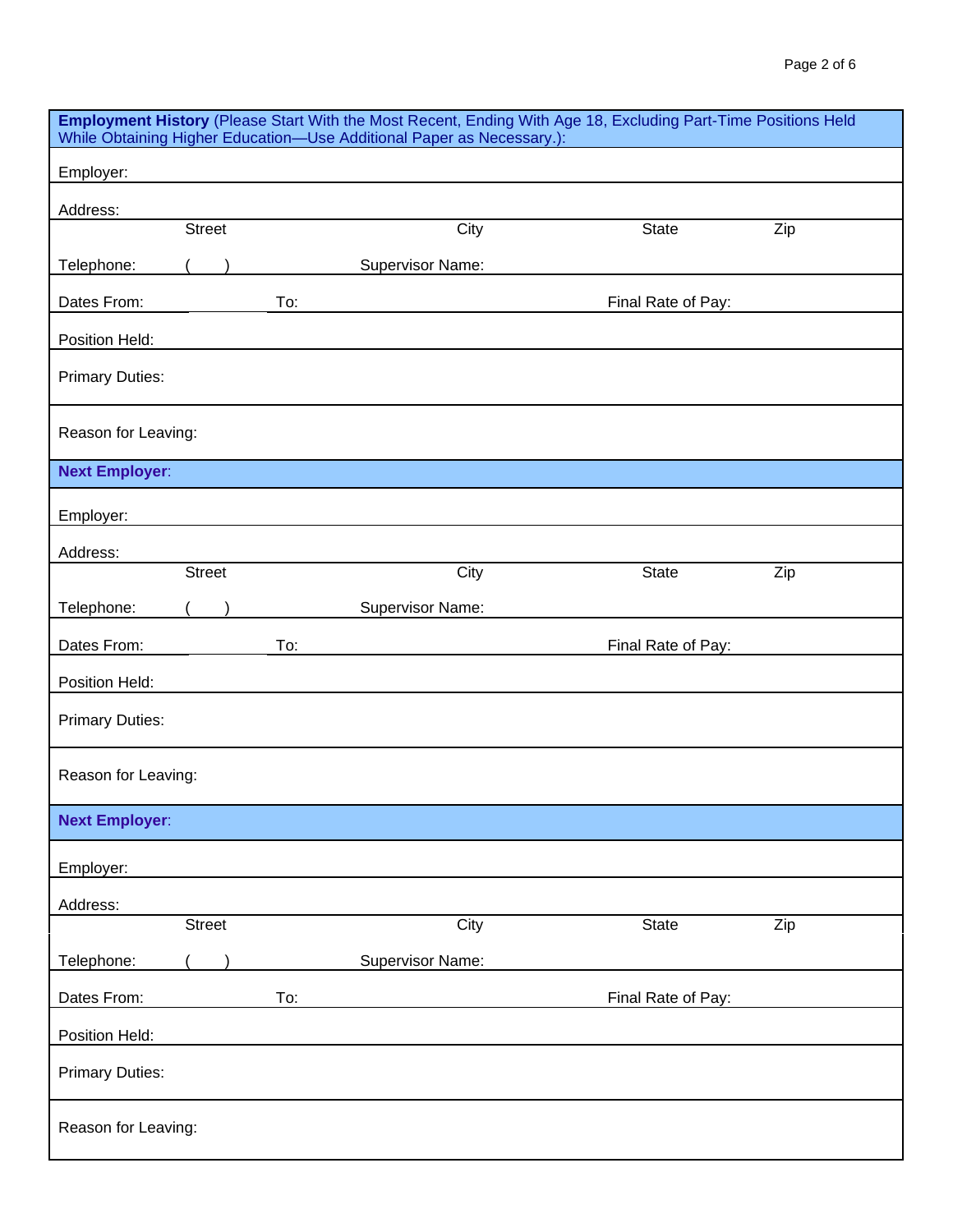| Technology Skills (List All Skills & Software Applications You Have Experience Using):                                                                                                                                                                           |  |
|------------------------------------------------------------------------------------------------------------------------------------------------------------------------------------------------------------------------------------------------------------------|--|
| Word Processing:<br>Spreadsheet:<br>Other Software:<br>Database:<br>Microsoft Office?<br>PowerPoint? Yes<br>Yes<br>No.<br>No                                                                                                                                     |  |
| No<br>Copier?<br>Scanner?<br>Yes<br>Yes<br>No                                                                                                                                                                                                                    |  |
| Digital Phone Systems? Yes<br>No                                                                                                                                                                                                                                 |  |
| Explain Internet Skills, Including Email Usage:                                                                                                                                                                                                                  |  |
| Professional Licenses or Certificates Held:                                                                                                                                                                                                                      |  |
| <b>Military</b>                                                                                                                                                                                                                                                  |  |
| Are you a veteran or family member who qualifies for and<br>are claiming preference pursuant to Idaho Code<br>Yes  <br>(If Yes, fill out Page 5 of Application<br>No<br>$\overline{\phantom{a}}$<br>§ 65-503 or its successor?<br>& attach proper documentation) |  |
| Yes $\Box$<br>Have you previously claimed such preference?<br>No                                                                                                                                                                                                 |  |
| Personal Reference (Please list the names of three (3) persons not related to you by blood or marriage.)                                                                                                                                                         |  |
| Name:                                                                                                                                                                                                                                                            |  |
| Middle<br>Last<br>First<br>Email Address:                                                                                                                                                                                                                        |  |
| Telephone:                                                                                                                                                                                                                                                       |  |
| Home<br>Other<br>Connection To You (i.e. friend, co-worker):<br>Occupation:                                                                                                                                                                                      |  |
| <b>Personal Reference</b>                                                                                                                                                                                                                                        |  |
| Name:                                                                                                                                                                                                                                                            |  |
| Middle<br>First<br>Last<br>Email Address:                                                                                                                                                                                                                        |  |
| Telephone:                                                                                                                                                                                                                                                       |  |
| Other<br>Home<br>Connection To You (i.e. friend, co-worker):<br>Occupation:                                                                                                                                                                                      |  |
| <b>Personal Reference</b>                                                                                                                                                                                                                                        |  |
| Name:                                                                                                                                                                                                                                                            |  |
| First<br>Middle<br>Last                                                                                                                                                                                                                                          |  |
| Email Address:                                                                                                                                                                                                                                                   |  |
| Telephone:<br>Other<br>Home                                                                                                                                                                                                                                      |  |
| Connection To You (i.e. friend, co-worker):<br>Occupation:                                                                                                                                                                                                       |  |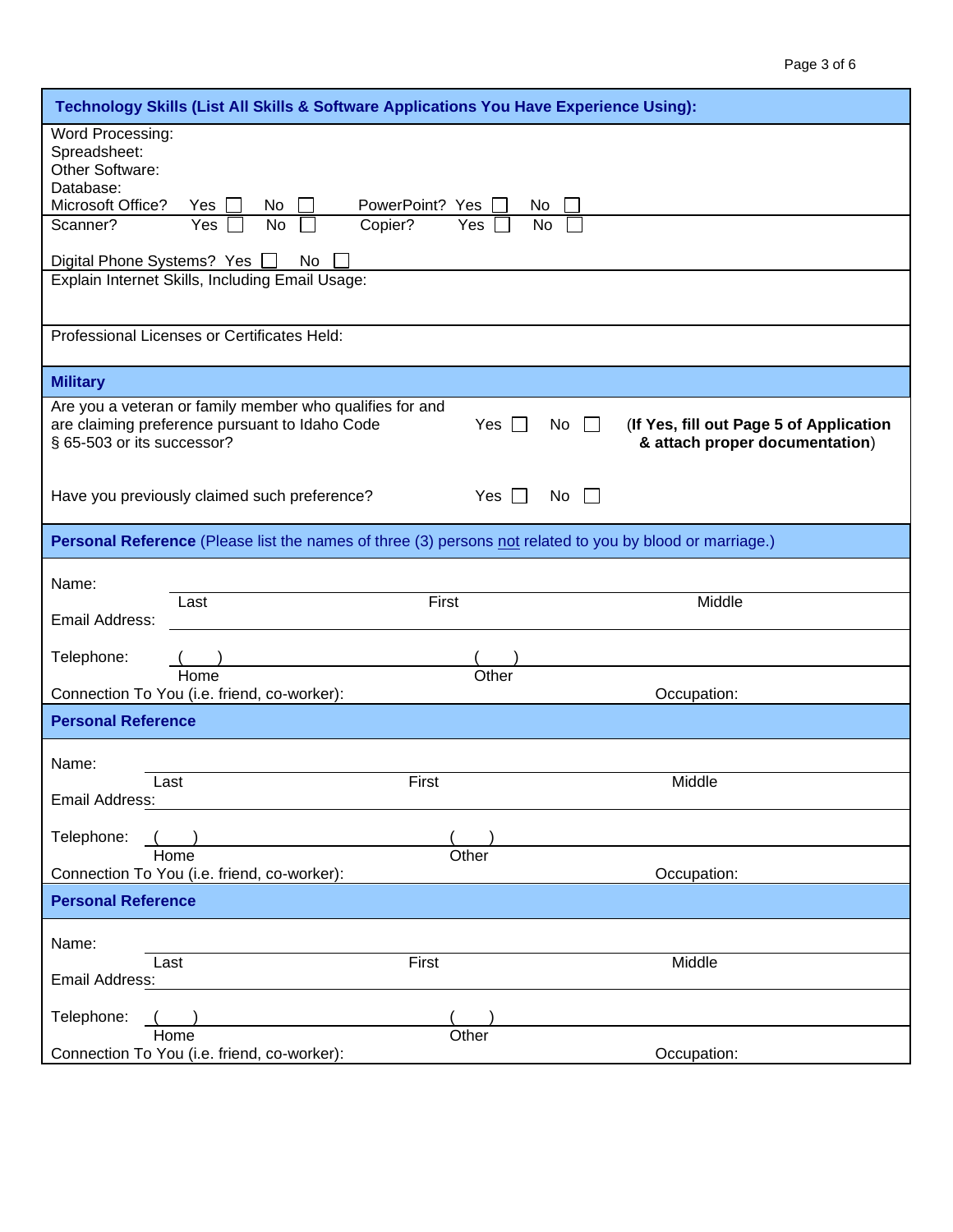| Have you ever been charged with a crime (other than a minor traffic infraction)? | Yes    <br>No II |                  |  |
|----------------------------------------------------------------------------------|------------------|------------------|--|
|                                                                                  |                  |                  |  |
|                                                                                  |                  |                  |  |
|                                                                                  |                  |                  |  |
| Are you related by blood or marriage to any person now employed by Employer?     |                  | Yes    <br>No II |  |

If yes, give name and relationship to you:

## **CERTIFICATION**

I certify that all answers and statements on this application are true and complete to the best of my knowledge. I understand that should an investigation disclose untruthful or misleading answers, my application may be rejected, my name removed from consideration, or my employment may be terminated.

I understand and agree that, if hired, my employment is for no definite period and either Employer or I may terminate our relationship at any time, and that this employment application does not constitute an employment contract.

| Signature of Applicant: |  |
|-------------------------|--|
|                         |  |

IT IS THE POLICY of City of Deary to provide equal opportunity in all terms, conditions and privileges of employment for all qualified job applicants and employees without regard to race, color, national origin, gender or age (unless a bona fide job requirement) or the presence of any disability. Reasonable accommodations will be made for disabled persons.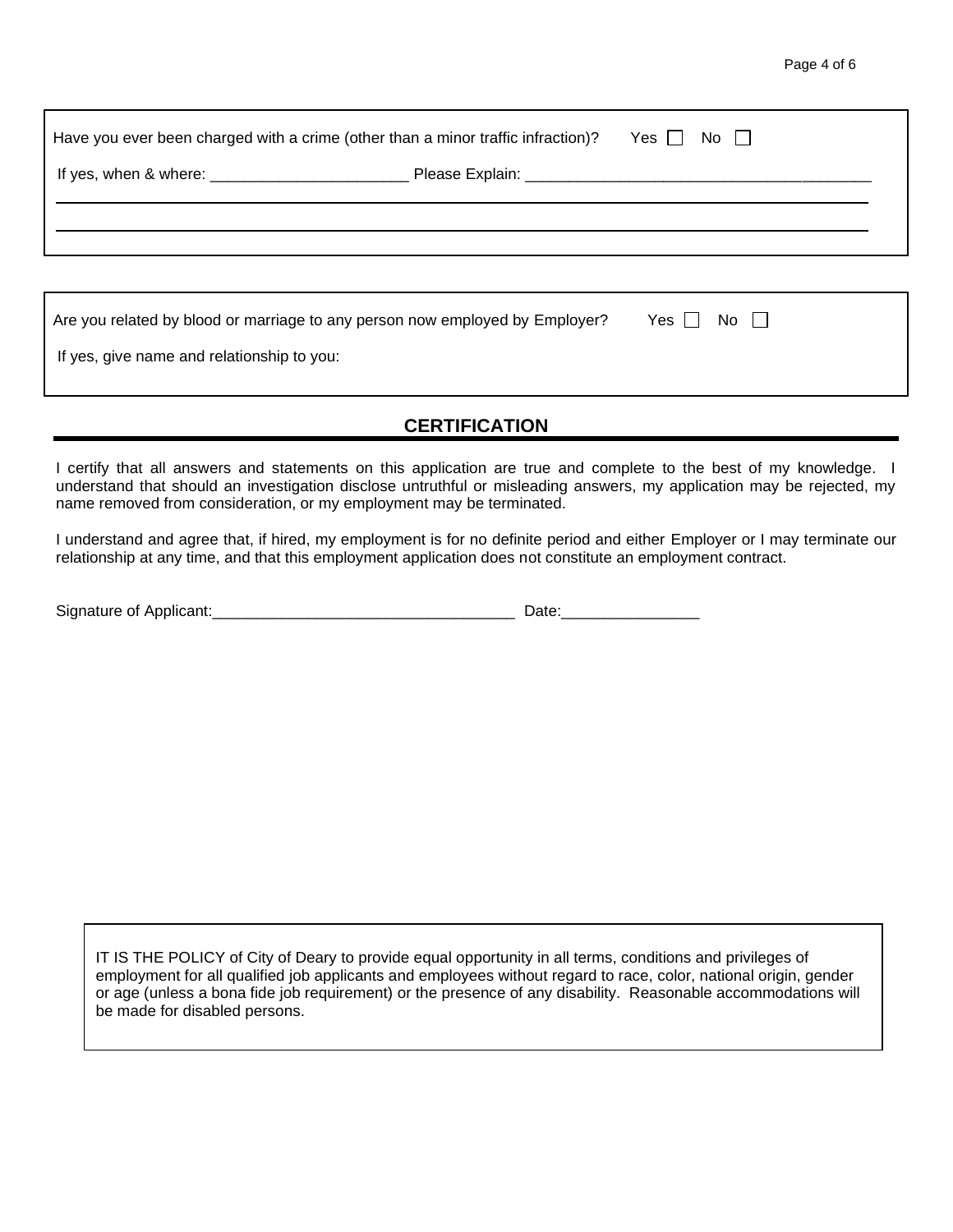#### **VETERAN'S PREFERENCE**

### **If you are NOT claiming Veteran's Preference, please initial here \_\_\_\_\_ and proceed to the next page.**

Per Idaho Code, Title 65, Chapter 5, Employer will afford a preference to employment of veterans. In the event of equal qualifications and experience between candidates for an available position, a veteran who qualifies will be preferred. If claiming veteran's preference, please complete the information below and attach a copy of your DD-214 to this application.

------------------------------------------------------------------------------------------------------------------

(Reference Idaho Code, Title 65, Chapter 5, and 5 U.S.C. § 2108)

The term "**active duty**" means full-time duty in the Armed Forces, but NOT active duty for training.

## **Part 1. Preference Eligible Veterans:**

- $\Box$  I have a service-connected disability of 10% or more.
- $\Box$  I am the spouse of an eligible disabled veteran, who has a service-connected disability.
- $\Box$  I am the widow or widower of an eligible veteran and have remained unmarried.
- $\Box$  I do not meet any of the selections above, but I served on active duty in the armed forces of the United States for a period of more than one-hundred eighty (180) days and was honorably discharged.

## **Part 2. Documentation & Signature:**

By my signature, I certify that all statements on this form are true and complete to the best of my knowledge. I understand that should an investigation disclose inaccurate or misleading answers, my application may be rejected and my name removed from consideration for employment with Employer.

\_\_\_\_\_\_\_\_\_\_\_\_\_\_\_\_\_\_\_\_\_\_\_\_\_\_\_\_\_\_\_\_\_\_\_\_\_\_\_\_\_\_\_\_\_\_\_\_\_\_\_\_\_ \_\_\_\_\_\_\_\_\_\_\_\_\_\_\_\_\_\_\_\_\_\_\_\_\_\_\_\_\_\_\_\_\_\_\_\_\_\_\_\_\_\_\_\_\_\_\_\_

 $\Box$  I have attached a copy of my DD-214. Veteran's preference will not be considered without this document.

Name (Please Print) Signature

 $\blacksquare$   $\blacksquare$